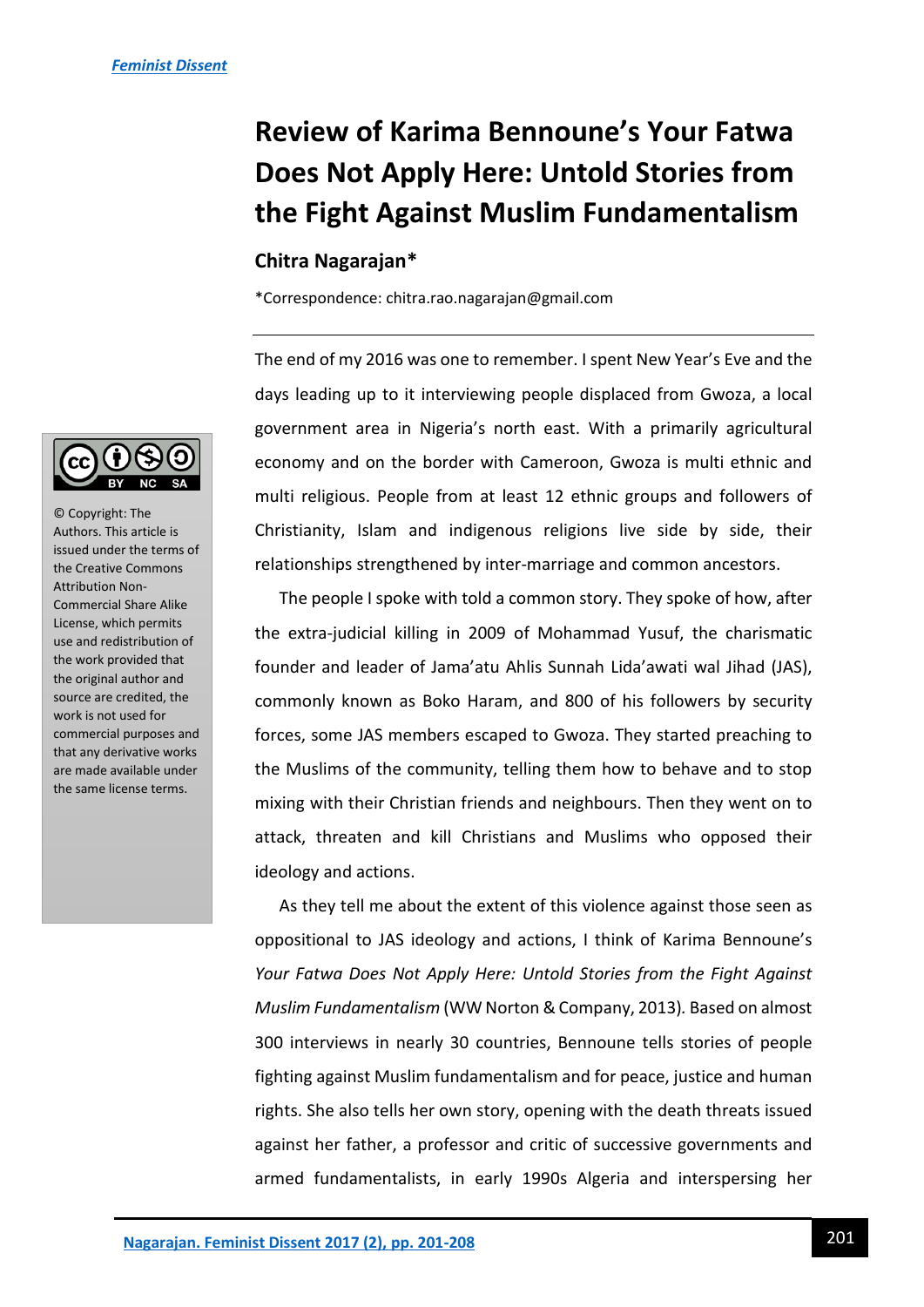personal reflections throughout the book. As she writes in her introduction, 'the struggle waged in Muslim majority societies against extremism is one of the most important - and overlooked - human rights struggles in the world.'

It's a fight that takes multiple forms. Indeed, many stories told are not of people considered activists in other contexts. Theatre producers, music presenters and playwrights, these are people fighting just to keep illuminated the space for culture and creative expression, even if only for a few hours. The first two chapters are devoted to the role of culture, not surprising given the author is the current United Nations Special Rapporteur in the field of Cultural Rights.

The interplay between defenders of cultural expression and fundamentalism is not often seen in narratives about fundamentalism but this is an important terrain of attacks and resistance as seen by the stories told. The book opens with Faizan Peerzada who, when interviewed by Bennoune in 2010, continued to run the Rafi Peer Theatre Workshop's Youth Performing Festival in Pakistan despite the last festival in 2008 having been bombed.<sup>1</sup> It goes on to tell the stories of Samia Benkherroubi and Aziz Smati of Bled Music, a music TV show that started at the same time as the rise of fundamentalists in Algeria who were against music. Smati was shot four times by a young man and left for dead. He survived and, together with Benkherroubi, is in exile in Paris.

Smati is not the only person profiled in the book to have been attacked. Maria Bashir, the first woman chief prosecutor in Afghanistan who focuses on cases of corruption and violence against women and girls, receives daily threats, is no longer able to send her children to school and has multiple survived bomb attacks. Sabeen Mahmud, who, in chapter two, talks about T2F, the café, cultural space and peace organization that she runs, was assassinated on 24<sup>th</sup> April 2015 while leaving the centre with her mother.

Peerzada, Benkherroubi, Smati, Bashir and Mahmud are just five of the many activists whose stories fill the book. Staff of the Kabul Museum talk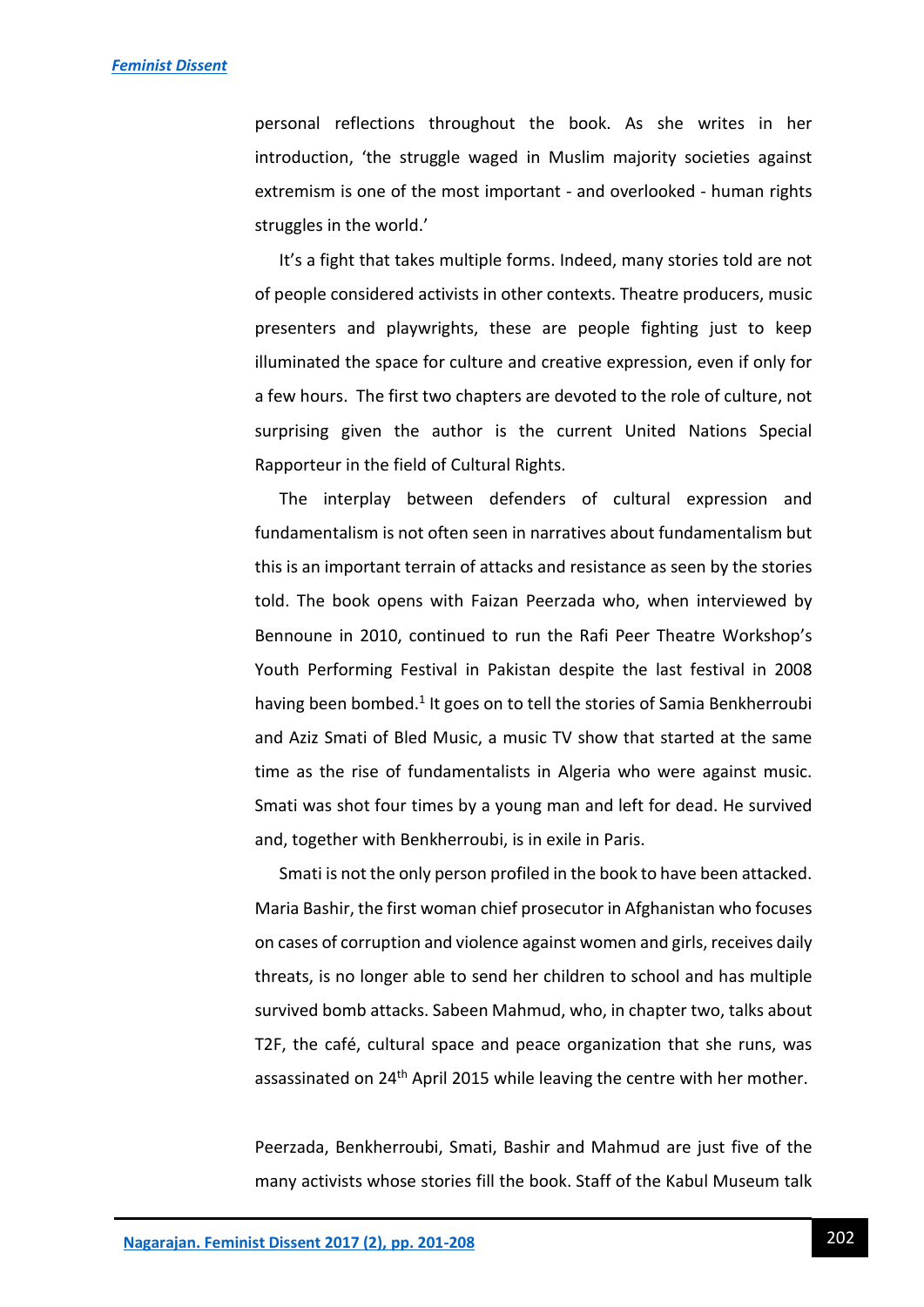of how they fought to save priceless historical objects from mujahideen rockets in the late 1980s only to watch members of the Taliban destroy more than 2,750 pieces in 3 days, hiding some artifacts, 'willing to risk death to keep history alive.' Teachers fight Israeli checkpoints so children in the West Bank can attend a play at the Palestinian National Theatre in East Jerusalem. A documentary filmmaker and photojournalist finally leaves Iran, not after the many times he was arrested and beaten but because he is making a documentary about gay Iranians that he knew 'the government would not like at all.' A member of the Somali community in the US catalyses elders to speak out against recruitment by Al Shabaab and holds a Ramadan Basketball Tournament to give young people something life affirming and fun to do together after his teenage nephew becomes an Al Shabaab fighter. Women human rights defenders protest the flogging of a female journalist for wearing trousers in public in Sudan, fight for the rights of disabled women and girls in Senegal and successfully appeal sharianisation stoning sentences of women for zina in Nigeria. They also march through the streets of Kabul against street harassment, publish a magazine on sex and sexuality for readers across the straight to queer sexual spectrum in Pakistan and organize Women Living Under Muslim Laws (WLUML) to work from a secular perspective and seek to progressively interpret within religion. Journalists in Algeria get out the next day's edition even after bombs hit their newspaper offices killing 18 and wounding 52 colleagues and neighbours while their counterparts in Russia offer media resources to 'the internal and external Muslim world' showing the history of Muslims, Christians and Jews living in peace in their country.

*Your Fatwa Does Not Apply Here* provides a more nuanced narrative and analysis than that commonly depicted. Concerned with both rising fundamentalism and increasing discrimination against Muslims, Bennoune points out that 'writing about Muslim fundamentalism in this era for an American audience feels like dancing on a minefield.' `She devotes her final chapter to abuses against human rights committed in the name of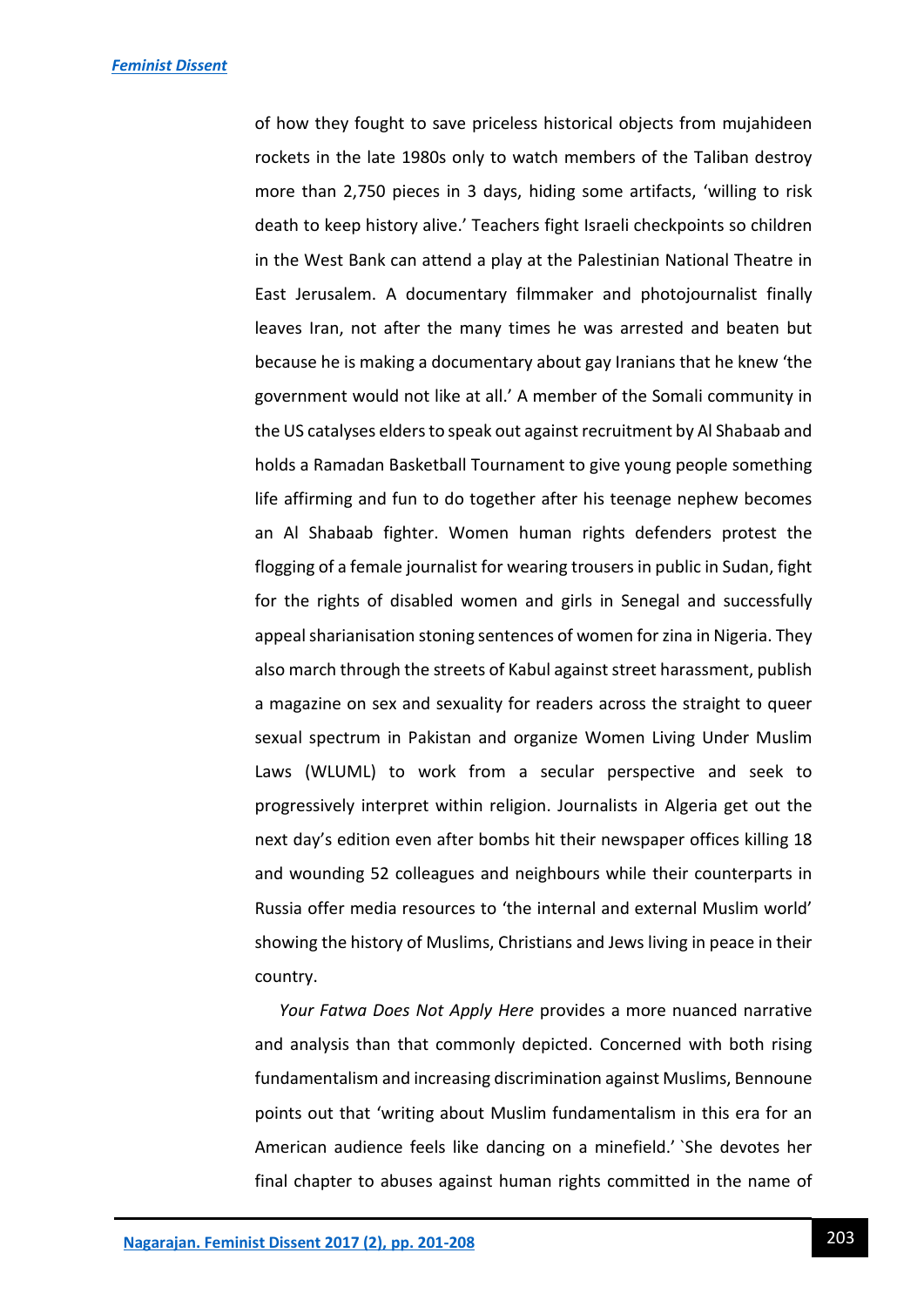fighting terrorism. Using examples of the Algerian, Russian and Israeli states, she reminds the reader that 'the battle against fundamentalism is a critical fight for human rights as well as one that has to be guided by human rights.'

She highlights the number of people fighting against fundamentalism in Muslim majority countries who continue to express themselves freely and fight against fundamentalism regardless of whether the world listens or helps. This reality is at odds with common Western narratives and its questions of, 'where are the Muslim voices?' By sharing the stories of people of Muslim heritage that risk their lives to resist fundamentalism, Bennoune flips the question back: why do you not listen to those who speak? Perhaps one of the reasons for this dissonance between rhetoric and reality is that those in the West who demand that 'Muslims speak' are not looking in the right places. They are confined to their own borders and to the 'right kind' of Muslim. The queer Muslim or secular feminist, seen to be infected with Westernisation whether in the West or overseas, is often seen to have lost their 'authenticity.'

Importantly, Bennoune decentres conversations about Muslim fundamentalism, shifting the locus of attention from Europe and North America to the countries where it causes the most pain and suffering. According to the Global Terrorism Index, 68 percent of terrorism related deaths in the world in 2015 took place in just 3 countries: Iraq, Afghanistan and Nigeria. Yet, the news cycle in recent years has been full of attacks in European cities: Berlin, Brussels, Nice, Paris, Zurich. Although what happened in these places and the response to the attacks are important to analyse, there is something intensely problematic about the fact that attacks outside Europe seem not to excite as much interest, even within the countries where they happen. While one group of Muslim fundamentalists killed over a dozen people working at Charlie Hebdo in Paris on 7th January 2015, another group was reported to have killed over 2,000 people in Baga in northeast Nigeria between 3rd and 7th January.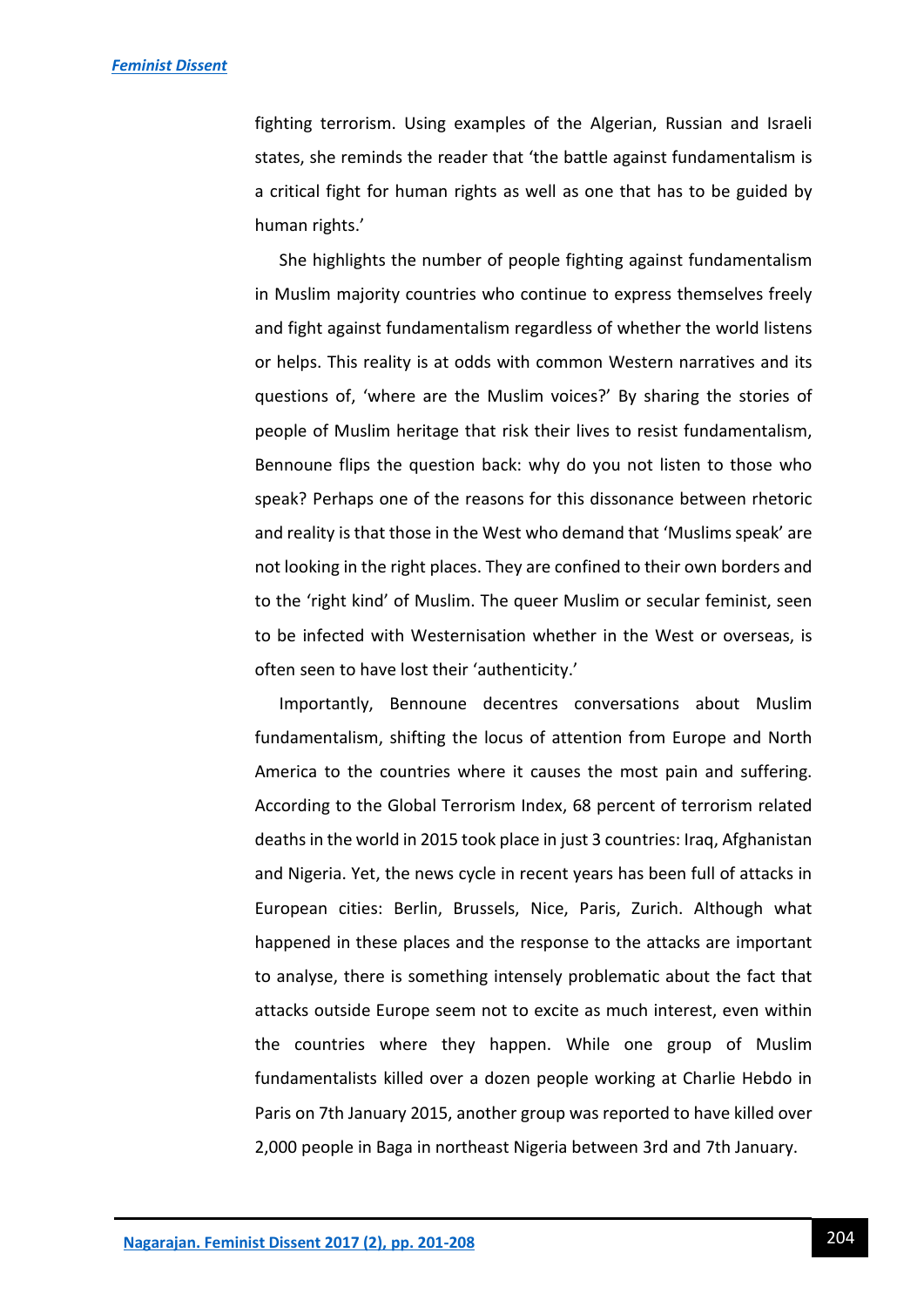The fact that so much reporting, discussion and grief does not extend to Muslim fundamentalist attacks outside Europe was brought home to me five days after the November 2015 attacks in Paris. I was on my way to the airport in Kano in northern Nigeria when I got a call that a market we had just passed had been attacked by two bombers, one as young as 11. While I was trying to call my friends and colleagues from the departure lounge to check they were safe, my eyes fell on the video screen in the corner. Days afterwards, analysts were still discussing what had happened in Paris with only a rolling ticker tape message even acknowledging that attacks had happened in Kano. This was a Nigerian news channel.

Indeed, as the events of 2016 and the first few months of 2017 show us, the fear of Muslim fundamentalism continues to be a strong mobilising factor for discrimination against Muslims in countries across Europe and in the United States of America. This narrative obscures the reality that the impact of Muslim fundamentalism is most felt outside Europe and the USA. As Bennoune writes, far from seeing a clash *of* civilisations between 'the backwards Muslim world' and 'the enlightened West' as common anti Muslim rhetoric implies, what we are witnessing instead is a clash *within* civilisations.

Bennoune also highlights the ways in which all sides of the political spectrum in the West often get it wrong. The right justify torture and other human rights violations as part of the war on terror, whipping up racism and prejudice against all Muslims who are seen as a monolithic block of potential terrorists or walking time bombs. On the left, however, refusal to acknowledge the reality of violence and essentialised notions of 'culture,' which are in themselves deeply racist, proliferate. As she forcefully states, 'Muslim fundamentalists are our extreme right' and 'when we talk about Muslim fundamentalism, we have to actually talk about it. It exists. It gravely menaces the human rights of people of Muslim heritage.' The book raises crucial questions about what solidarity looks like in this context and the importance of centring the need to fight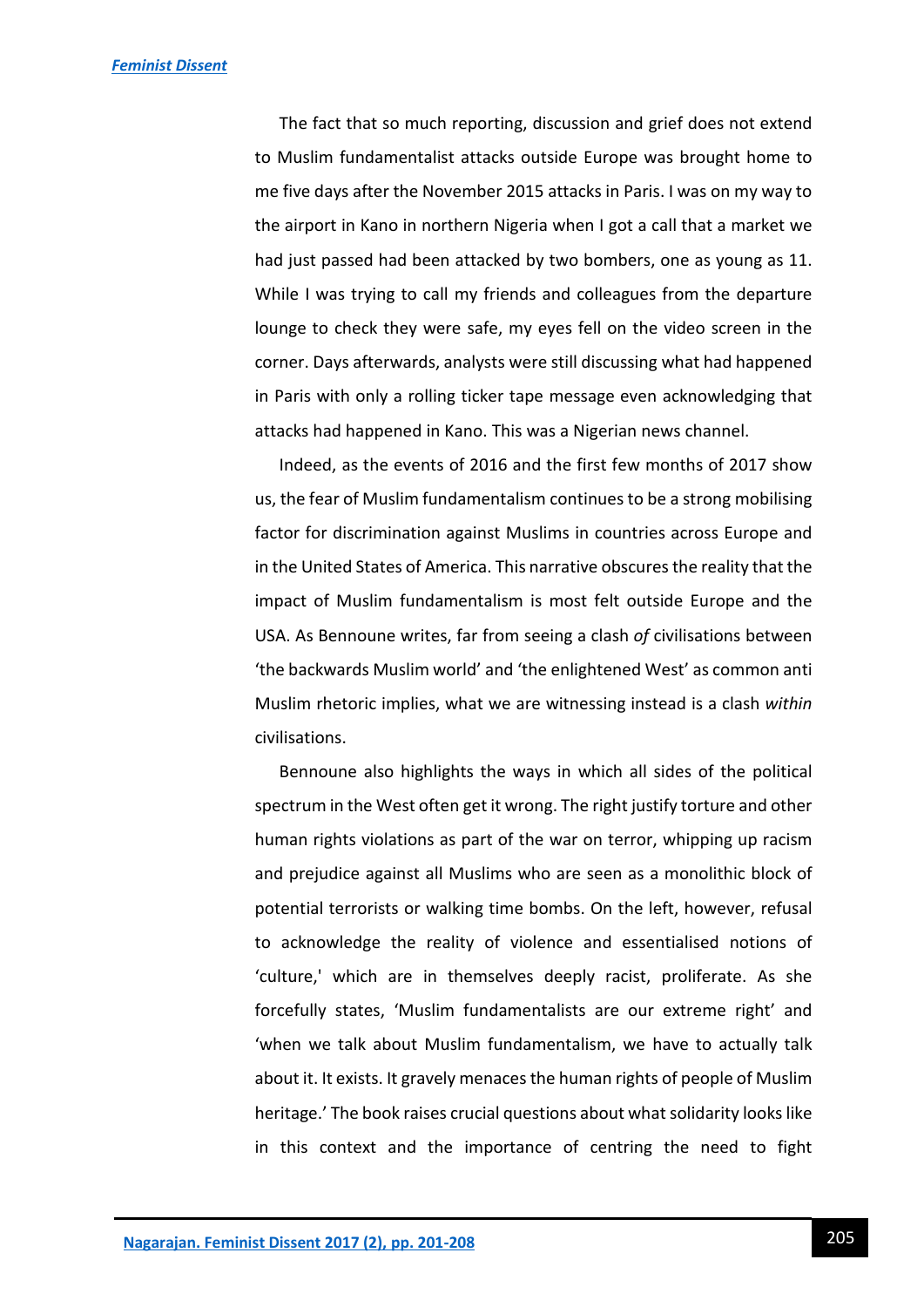discrimination against Muslims as well as to resist Muslim fundamentalism.

*Your Fatwa Does Not Apply Here* may be aimed at a Western audience where it should make an important contribution to ongoing debates but it needs to be read in the countries where the clash within civilisations is most taking place. Unfortunately, it is unlikely to reach many in these countries, a missed opportunity as the story of my colleague and friend Lauratu shows.

Lauratu works to build peace and protect human rights in Nigeria, training journalists to be conflict sensitive so their reporting doesn't create or increase tensions between or within groups. She started this work in the weeks after nine women polio workers were shot and killed in northern Nigeria after a cleric appeared on a popular radio station claiming contaminated medicine caused polio and vaccinations were part of a Western plot to sterilise girls and eliminate the Muslim population. Lauratu is a devout Muslim who prays five times a day without fail and spends much of her weekends learning Arabic and attending Islamic school. She asked to borrow the book when she saw me reading it and sped through it in two days, staying up until the early hours of the morning to do so. She told me just how much she had learned: that people in other countries are experiencing similar dynamics of narrowing theological space; the need to question what religious leaders teach; and the importance of claiming and widening the space for dissent. The book had also started her thinking about her children's Islamic education. Their Islamic school had recently appointed a new director who had fired all the staff and brought in new teachers from Saudi Arabia. In the weeks after reading the book, she mobilised other parents to investigate exactly what interpretations were being taught in the school to make sure their children were not being radicalised.

In the months after this conversation, I have lent my copy to many other friends in Nigeria, particularly activists working in its northeast who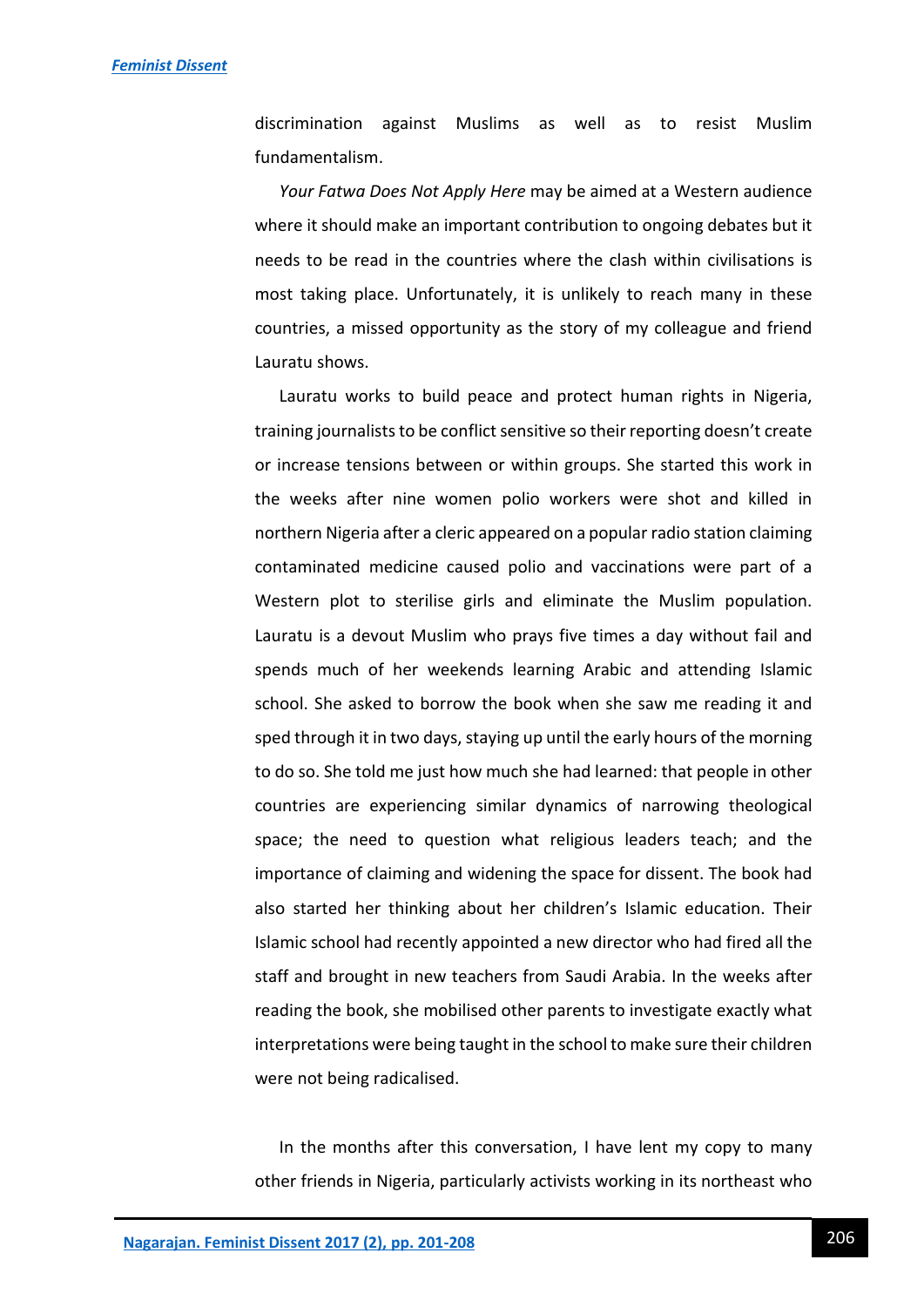saw the rise of the fundamentalist movement and its ideology and work in the aftermath of the devastation left by the confrontation between JAS and state security forces. Without fail, it stimulates discussion about the similarities and differences between countries and the lessons Nigeria can learn from what has happened and is happening elsewhere.

I finish writing this review at the Pinnacle Hotel in Maiduguri on a hot Sunday afternoon. Maiduguri, where Yusuf gathered followers, is the home of JAS. The Pinnacle is an unlikely site of resistance against Muslim fundamentalism. It was the location a few years ago where a wedding celebration between two men took place. It wasn't a 'real' wedding of course and the men concerned were arrested but the very fact that there was a celebration of love and commitment between two men in the city that birthed one of the deadliest Muslim fundamentalist groups globally shows the struggle that takes place within Muslim majority societies.

The Pinnacle is also the only place in Maiduguri where I almost feel comfortable uncovering my shoulders in public. Every Sunday afternoon, there is a party by the pool with the latest Naija beats played at loud volume by the enthusiastic DJ. The hotel also has a nightclub that eager clubbers attend, despite it being a likely target of attack. It is strange that going out clubbing equals bravery. But in Maiduguri, the loud drumbeats and the DJ spinning his tunes in the corner feel like an act of resistance. As Faizan Peerzada said, 'If we bow down to the Islamists, then everything is going to be rolled back and they will always have their way, and then there will be nothing. We'll just be sitting in a dark corner.' *Your Fatwa Does Not Apply Here* is a powerful testament to and celebration of all those who try to keep a light shining in the darkness.

### **References**